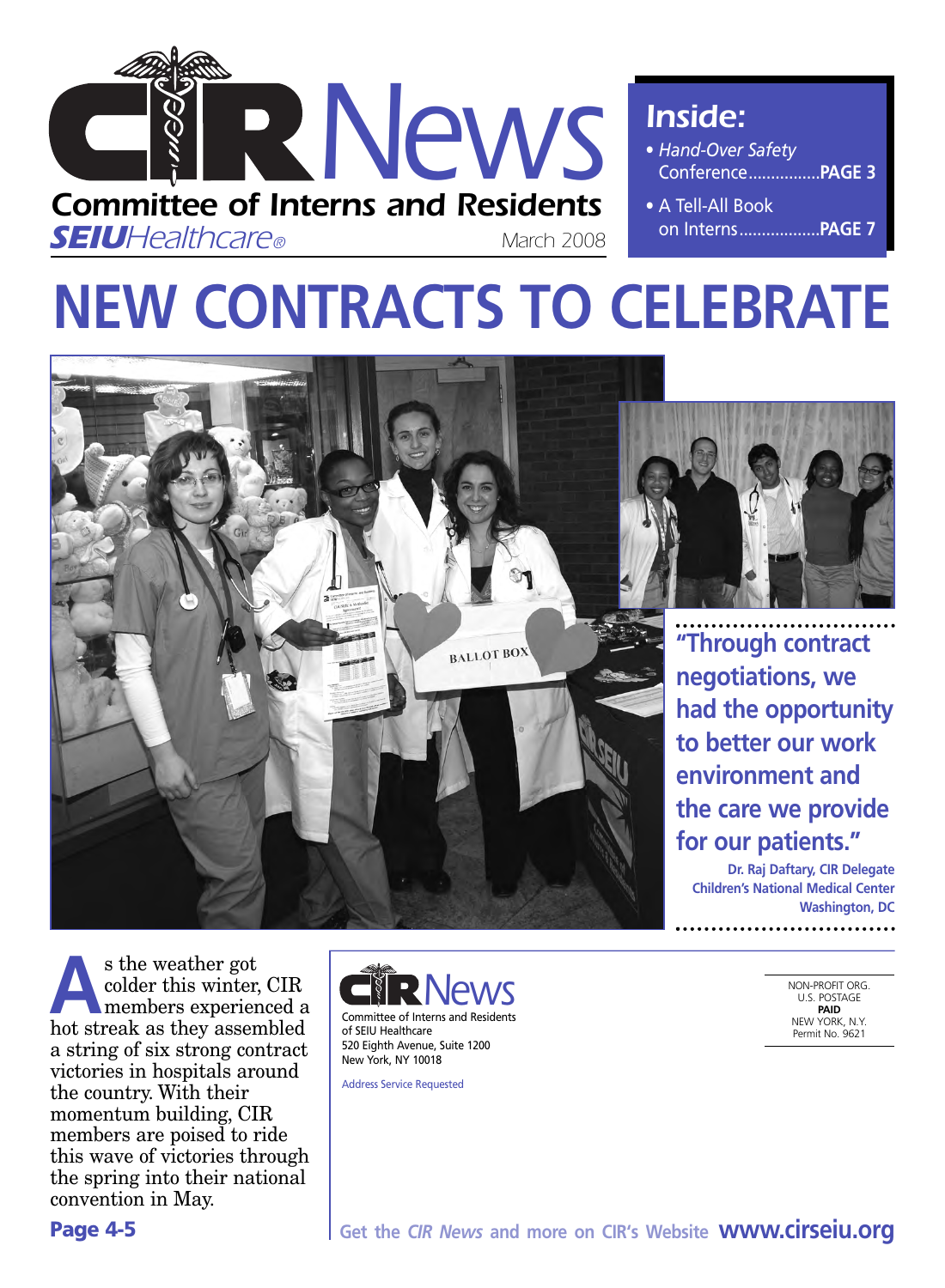### **CIR News**

*Committee of Interns and Residents of SEIUHealthcare®*

National Headquarters 520 Eighth Avenue, Suite 1200 New York, NY 10018 (212) 356-8100 (800) CIR-8877

E-mail: info@cirseiu.org http://www.cirseiu.org

1 Boston Medical Center Place Boston, MA 02118 (617) 414-5301

1400 NW 10th Ave., Suite 1509 Miami, FL 33136 (305) 325-8922

400 Central Avenue SE, Suite 105 Albuquerque, NM 87102 (505) 244-8775

1338 Mission Street, Fourth Floor San Francisco, CA 94103 (415) 861-5235 Box 512075

Los Angeles, CA 90051 (310) 329-0111 Washington, DC Office

(202) 872-5838

Ave. San Ignacio 1393 Urb. Altamesa, San Juan P.R. 00921 (787) 775-0720

#### **EXECUTIVE COMMITTEE 2007-2008**

Luella Toni Lewis, MD *President*

Rajani Surendar Bhat, MD *Executive Vice President* Nailah Thompson, DO *Secretary-Treasurer*

**REGIONAL VICE PRESIDENTS**

Rachel Kreps-Falk, MD *Northern California*

Suganya Karuppana, MD *Southern California*

> Gregory Taylor, MD *Southern California* Sergio Badel, MD *Florida*

Hillary Tompkins, MD *Massachusetts*

Snehal Bhatt, MD *New Jersey/DC*

Kate Aberger, MD *New York*

Karen Morice, MD *New York*

Spencer Nabors, MD, MPH, MA *New York*

> Nichele Nivens, MD *New York*

Joel Waring, MD *New York* •

Eric Scherzer *Executive Director* Cara Metz

*Editor*

Cover photo at Methodist Hospital by Cara Metz/CIR; Inset photo at Children's National Medical Center by Sandy Shea/CIR

## *President's Report*

LUELLA TONI LEWIS, MD

## 2008: A Time of Change

would like to introduce myself to<br>
you: I am a Geriatrics Fellow at<br>
Caritas Health Care in Jamaica,<br>
New York, and I am honored to be would like to introduce myself to you: I am a Geriatrics Fellow at Caritas Health Care in Jamaica, CIR's new President. Since medical school, I sought programs and experiences that would help me as a physician to serve the community on all levels. Little did I know how involvement with CIR would prepare me for this role.

There have been many events during my residency that required a voice of concern, beginning with the bankruptcy of my hospital and uncertain future of our residency programs. Next, the Governor of our state was looking for healthcare cuts and hospital closures. CIR provided a platform for responding.

With CIR, I have testified at state hearings on behalf of residents and patients in need. Many CIR members played an active role in that campaign, and all that testifying, petition signing and rallying had its impact. The Governor's commission recognized the vital role that our safety net hospitals played.

Activism is in my blood. For as long as I can remember, my family supported unions and speaking up for those unable to speak for themselves. My mother was active in her chapter of the National Education Association, and my grandmother picketed in the bitter cold of a Wisconsin winter to fight for the rights of educators and students. I welcome the challenges we will surely face.

I want to share some thoughts about the year ahead: 2008 is an election year, by its very nature, a year of change, with opportunities for healthcare reform that come along only once or twice in a generation.

I'm really excited about the work we're doing – we want to be a part of the national discussion about how to reform healthcare. Who knows better than resident physicians, from frontline experience, what the problems are in our current healthcare system? Who better to discuss the best solutions to prevent leaving so many people out in the cold, and providing less-than-adequate care for so many others? CIR, that's who!

On a national level, the President's most recent regulatory cuts and budget proposals take aim at Medicare physician reimbursements. Medicaid spending cuts threaten our ability to care for our patients, as well as the very funding of our residency programs.

CIR has lobbied Congress on these issues with the National Association of Public Hospitals and our work will continue on the state level. Together with SEIU



Healthcare, (the one-million member union we are affiliated with) and other allies, we are committed to increasing access and ending the disparities of care we see every day.

Another issue which affects all residents is the extremely long hours we

work. I recently had the opportunity to testify before the Institute of Medicine and to share our stories and the increasing body of evidence that draws the clear link between increased medical errors and 24+ hour shifts. I do not have to tell you that these hours do not correlate to optimal patient care. You have witnessed that yourself first-hand. You also know about the increased risk of post-call car crashes, needlestick injuries, and depression that go along with our extremely long work hours.

Most of the public is unaware of the hours we work. It is our job – mine and yours – to change that.

We will have many opportunities to make our issues known and I look forward to working with you in the months ahead. Let's make the most

**"2008 is an election year, by its very nature, a year of change, with opportunities for healthcare reform that come along only once or twice in a generation....Let's make the most of this dynamic time to make real improvements."**

of this dynamic time we are entering to make real improvements for our patients, our training, and our healthcare system. Feel free to contact me with your thoughts and ideas at llewis@cirseiu.org

### **Notice of Election of CIR National Officers**

**POSITIONS TO BE FILLED: President Executive Vice President Secretary-Treasurer Vice Presidents:** Florida ....................................................1 Massachusetts........................................1 New Jersey .............................................1 New Mexico ...........................................1 New York................................................5 Northern California...............................1 Southern California...............................1

#### **TERM OF OFFICE**

One year, commencing with the election at the 2008 National Convention and ending on the next election date.

#### **ELIGIBILITY REQUIREMENTS**

Members in good standing, who will be serving as housestaff officers at a member institution for the next residency year shall be eligible to stand for election as officer. In addition to such persons, housestaff officers in good standing at a member institution for the current residency year, or a housestaff officer in good standing who is serving as a full-time officer of CIR during the year preceding the election, shall be eligible to stand for election as officer, but in no event shall service as officer commence or extend more than two years after separation from a housestaff program. No person may run for more than one Executive Committee office.

#### **NOMINATION PROCEDURES**

Nominations are to be made by petition signed by two delegates, which must be received in the CIR National Office at 520 Eighth Avenue, 12th floor, New York, N.Y. 10018 prior to May 4, 2008.

#### **CAMPAIGN PROCEDURE**

Officer elections will take place on Sunday, May 18, 2008, at the National Convention. Only delegates, and alternates who are replacing delegates who are not in attendance at the National Convention, are eligible to vote.

**IF YOU HAVE ANY QUESTIONS, PLEASE CALL THE CIR NATIONAL OFFICE AT 1 (800) CIR-8877.**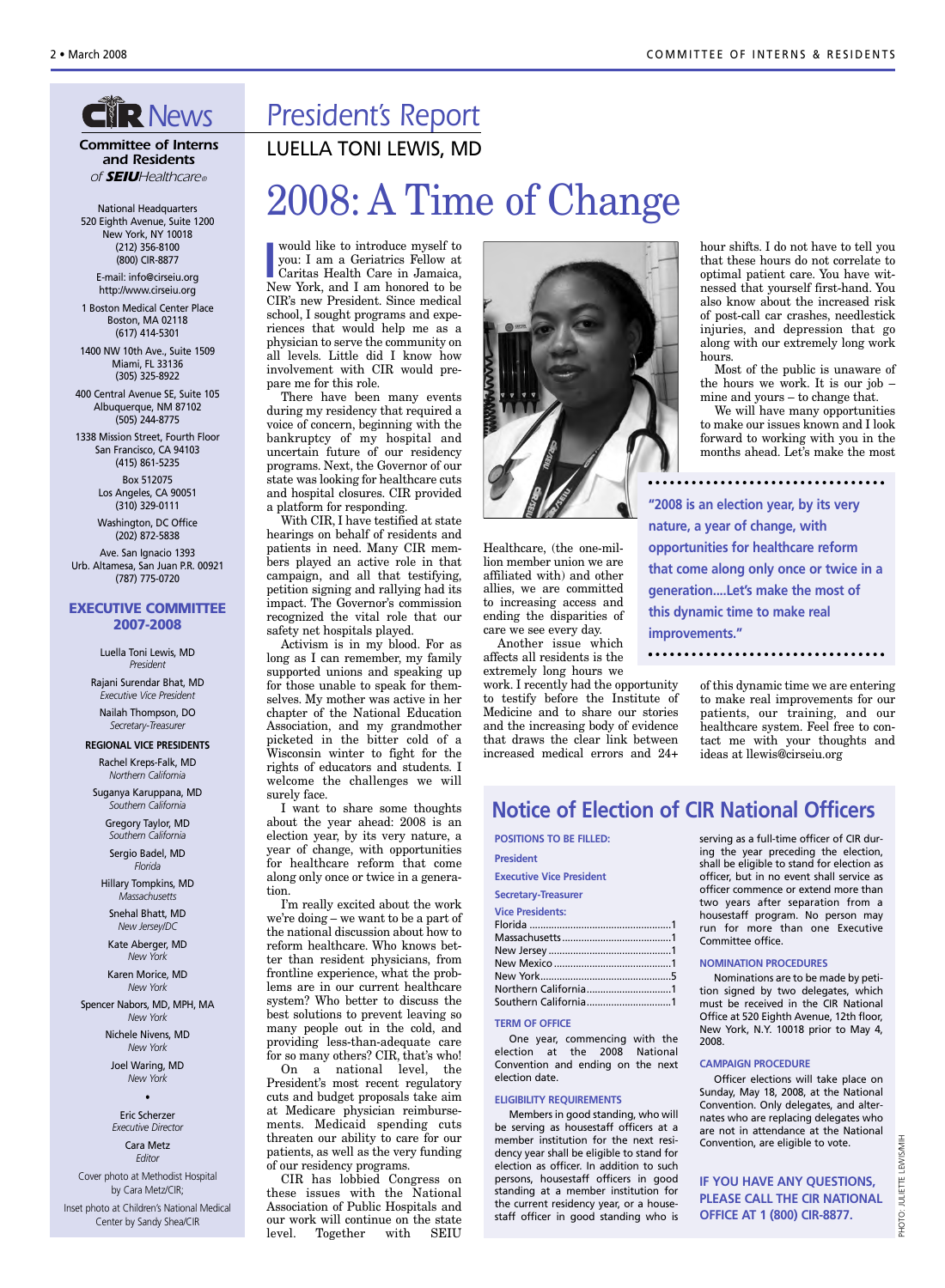## **CIR & HHC Join Forces for Safety** *Conference Focuses on Improving Patient Hand-Overs*

**New York City public Health and<br>Hospitals Corporation (HHC)<br>and CIR joined forces on<br>February 6th to bott a first even con** Hospitals Corporation (HHC) and CIR joined forces on February 6th to host a first-ever conference on improving the transfer of patient information (also known as hand-overs). More than 100 conference participants took part residents, residency and medical directors, nursing, IT and patient safety administrators — from HHC's eleven teaching hospitals.



Alan Aviles, Esq.

"Today's conference is unique," said CIR President Luella Toni Lewis, MD, at the opening of the all-day event in midtown Manhattan. "We have a very clear

purpose – to bring together all the important players in the hand-over effort. Too often we healthcare providers remain locked in our individual cliques – the doctors talk to the doctors, the nurses to the nurses, managers to managers. But today, we are breaking out of these cliques!"

Nationally recognized experts in the field of patient hand-overs addressed the conference. Dr. Christopher Landrigan, *Sleep and Patient Safety Director* at Boston's Brigham and Women's Hospital, presented data on how to optimize teamwork and safety. Medical errors usually occur because of a series of small failures, none of which are caught. Research shows that adverse events can best be avoided by improving systems. Standardized and computerized sign-out systems can substantially decrease the number of medical errors, and a checklist, much like a pilot uses before takeoff, helps to ensure that

all the necessary information is recorded and available to the entire team, Dr. Landrigan said.

Dr. Edward Dunn, *Director of Policy and Clinical Affairs* at the VA National Center for Patient Safety, ௨

sitions involving communication and teamwork culled from clinical experience. His use of movie moments, and actual clinical case studies, combined with role-playing brought immediacy, drama, and humor to the topic.

#### **Speaking Up**

Because hospitals are such hierarchical institutions, nurses and other providers too often don't feel empowered to speak up, which is ultimately bad for patient care, Dr. Dunn said. To combat this, he presented strategies for clear communication in the workplace. While organizing change can be compared to "herding cats," Dr. Dunn was ultimately optimistic about what can be achieved when organizations are willing to change.

> Emphasizing the changes ahead, HHC's Executive Vice President, Dr. Ramanathan Raju said that, "we can no longer rely on an individual physician's memory and skill level, because we are all fallible. One individual is no longer captain of the ship – now we are a team of doctors, nurses, resident physicians and others, and anyone can stop the process if patient

**"I want to thank you for moving forward on the patient safety journey, and for your deep commitment to your patients." Alan Aviles, Esq. HHC President**

safety is in danger."

HHC is perfectly poised to take advantage of new developments in the field and make changes in the way things are done because of its commitment to "being #1 in patient safety among all the nation's public hospital systems," said Alan Aviles, Esq., HHC's President. In connection



Workshops brought together residents, program and medical directors, nursing, IT, and patient safety administrators.

with that goal, Mr. Aviles has committed HHC to transparency, going so far as posting mortality figures on its website, so the public can make informed decisions.

"I want to thank you for moving forward on the patient safety journey, and for your deep commitment to your patients," he said to all those in attendance.

#### **Bringing It All Back Home**

In the afternoon break-out session, attendees were grouped by hospital. They discussed how signouts are organized at their facility, what is working and not working about their current systems, and ways to overcome barriers to signouts that would be electronic and shared by all team members.

Dr. Spencer Nabors, a CIR NY Vice President who works at Kings County Hospital in Brooklyn, spoke for his group, and said that, "the most important item is to have open access to all....There is no new system without a sense of buy-in from all members. Without that, we'll just be spinning our wheels….The nursing staff needs to demand that we give them this info, too. That's a change in culture.

"There will be communication errors, but problems generate opportunities for change. As we heard today, 'Every system is perfectly designed to achieve the results we have,' and we need to create a new system. We have a wealth of highly committed individuals at all these

**"If each of us changes one thing after today we will have accomplished a lot... I'm inspired by the urgency of doing." Dr. Spencer Nabors, CIR NY Vice Pres.**

hospitals. If each of us changes one thing after today – and I encourage you to do so – we will have accomplished a lot. As Leonardo da Vinci said, 'I am inspired by the urgency of doing.' This topic gives us all an opportunity to be inspired."



Dr. Edward Dunn, Director of Policy and Clinical Affairs at the VA National Center for Patient Safety, gave an animated presentation that included film clips and role playing.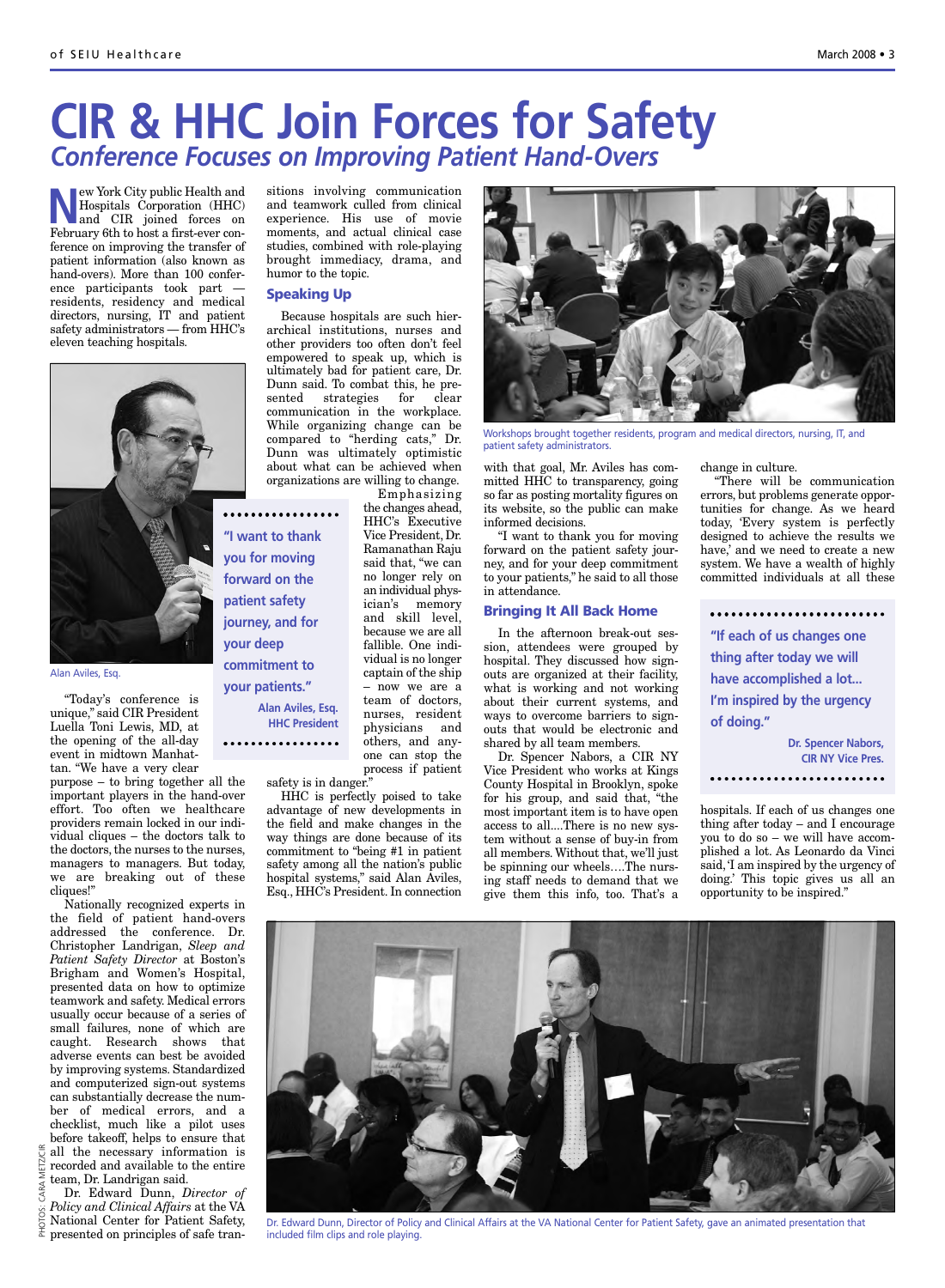# **WINNING STRO**

**"Take a look at these new CIR contracts! Bravo and thank you to the CIR residents and staff whose energy, creativity, long hours and dedication carried the day."**

#### **—Luella Toni Lewis, MD, CIR President**

#### **Bronx-Lebanon Hospital**

On November 20, 2007, CIR members at Bronx-Lebanon Hospital in the Bronx, NY reached agreement with hospital administration on a new, three-year contract. The contract delivers significant financial gains in the form of 3% annual raises and increases in the book allowance, meal allowance, and board review reimbursements.

The Bronx-Lebanon negotiating team also achieved a 5% cap on the annual increase in rent for residents living in hospital-owned housing. This was a chief concern for the many CIR members who reside with their families in hospital-owned apartment units, as well as those who understand how the convenient availability of this housing is a major attraction for many applicants to Bronx-Lebanon's residency programs. This marks the first time that housing has been addressed in a CIR contract with Bronx-Lebanon.

"I believe this is an extremely fair contract settlement," said negotiating committee member Michael Dilorio, MD, Chief Resident in Surgery at Bronx-Lebanon. "It successfully addresses all our key issues, especially capping the rate of rent increases and raising our book allowance by 50%."

#### **Interfaith Medical Center**

While the housestaff at Bronx-Lebanon were ratifying their new agreement, CIR members at Interfaith Medical Center in Brooklyn, NY were deadlocked with hospital administration in the second month of intense contract negotiations. "Initially we felt a little demoralized, because the hospital refused to consider a number of our proposals that we felt were very fair and moderate," recounted Dr. Alexey Merunko, a PGY 2 in Internal Medicine at Interfaith and a member of the CIR bargaining committee.

Feeling the need to up the ante, the negotiating

committee members reached out to their colleagues, asking all who were able to turn out and attend the next negotiating session. When that session arrived, CIR members packed the room.

"The administration was really amazed when over 40 residents showed up to tell their story about all that we do in the hospital," said Dr. Merunko. "Five days later, we got them to reach agreement on a good new contract."

The contract, which was ratified by CIR mem-

**"The administration was really amazed when over 40 residents showed up to tell their story about all that we do in the hospital. Five days later, we got them to reach agreement on a good new contract."**

**Dr. Alexey Merunko, PGY 2, Internal Medicine Interfaith Medical Center, Brooklyn, NY**

bers at Interfaith on December 12, 2007, delivers annual salary increases of 3.25% for residents in PGY 1, 2.875% for those in PGY 2 & 3, and 2.25% for those who are in PGY 4 and above. The contract also significantly increases the residents' bi-weekly meal allowance and book and educational materials stipend.

#### **Kingsbrook Jewish Medical Center**

CIR kicked off the New Year celebrating another contract victory, as residents at Kingsbrook Jewish Medical Center in Brooklyn, NY finished negotiating a strong contract on January 7, 2008. The housestaff experienced the benefits of the new contract quickly, in the form of an immediate 3% raise. "We were worried the administration was prolonging negotiations in order to push back our raise," said negotiating committee member Mahmoud Sakr, MD, a PGY 1 in Internal Medicine at Kingsbrook. "However in the end we were able to successfully secure a raise immediately."

Another goal of the CIR members at Kingsbrook was "trying to eliminate some of the hurdles we used to experience at the hospital." One such hurdle was an outdated meal card system that forced doctors to take long trips to the cafeteria, even for small items like a cup of coffee which are available in more convenient locations inside the hospital. During negotiations, residents got the hospital administration to allow them to use their meal swipe cards at the conveniently located Java Coast coffee stand. "Java Coast is on our way into the hospital," explained Dr. Sakr, "so now we don't have to run downstairs to the cafeteria anytime we want a cup of coffee."

Kingsbrook residents also won a significant increase in their conference benefit. Key to winning this benefit was getting the hospital administration to understand the costs residents faced when attending conferences, according to Dr. Venus Calla-Gompong, a PGY 4 in PM & R. "I asked them, 'Where's the money for the hotel? Where's the money for our food?," she said.

"Overall, it's an outstanding contract and we made a lot of important changes this year," said Dr. Sakr. Dr. Calla-Gompong agreed, saying that "being a part of CIR, we can respond when issues arrive, instead of being left to deal with them alone."

#### **Methodist Hospital**

On Valentine's Day, residents at New York Methodist Hospital had something to celebrate other than the affection of a special someone. They were in the process of ratifying a new three-year contract, which their CIR negotiating committee secured the week before after months of negotiations. In the new contract, which was  $\leq$ overwhelmingly ratified, CIR members won significant raises, as well as the establishment of Methodist Hospital's first ever resident-controlled Patient Care Fund.

"Our goals were to improve the overall quality of life and workplace experience at the hospital," said negotiating committee member Jeremy Rutherford, MD, a PGY 2 in Internal Medicine.

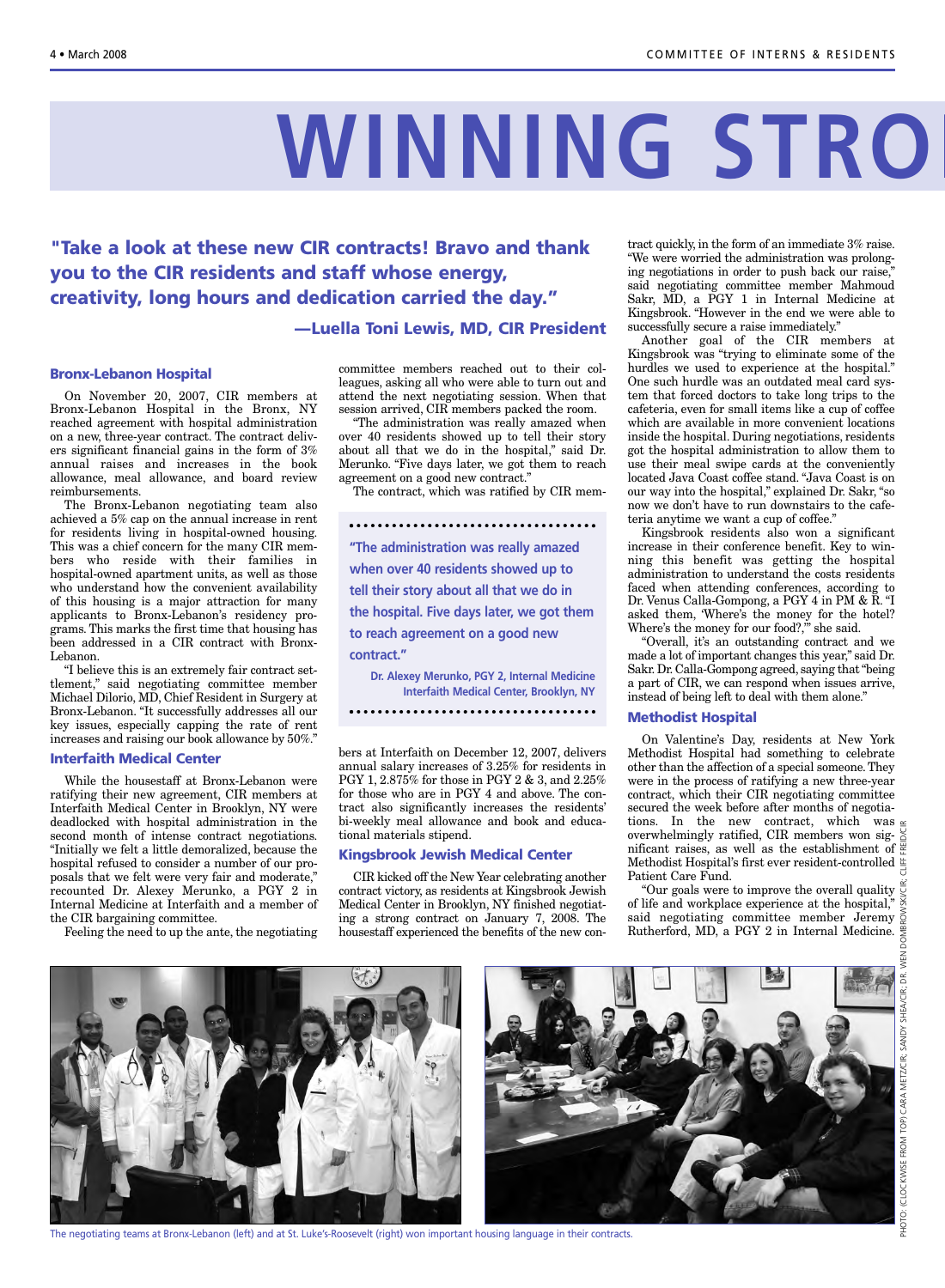# **NG CONTRACTS**



Drs. Omer Sultan, Hyong Choi and Michael Anibogu (left) during the ratification at Methodist Hospital; Dr. Venus Calla-Gompong (right) shows off highlights of the Kingsbrook contract.



CIR members at Children's National Medical Center get a little crazy waiting for management to come back from their caucus.

"It's already pretty good and we wanted to maintain and improve it," he said.

"Obviously money is always important and we came to agreement on a fairly decent salary package," said Dr. Rutherford. "We are excited that we were able to secure a Patient Care Fund," he continued. "This is a huge benefit to the residents and the hospital at large."

Another patient care related item that Methodist residents were able to win at the bargaining table was the availability of UpToDate and other important medical databases on all hospital computers. Previously, such databases were only on a select few, and were sometimes unable to be accessed when needed. CIR members also won improvements in the hospital's parking system, which had long been a source of consternation for housestaff at Methodist.

Summing up his experience, Dr. Rutherford concluded, "this contract emphasizes the importance of what residents can do to further patient care and education when they take an active role at the hospital."

#### **St. Luke's-Roosevelt Medical Center**

When CIR members at St. Luke's-Roosevelt Medical Center in Manhattan settled on a new contract on February 7, 2008, it ended an intense 5-month struggle with hospital administration. During that period, the CIR negotiating committee held its ground in difficult negotiations to achieve gains in three important areas for St. Luke's-Roosevelt residents: salary, housing, and medical education.

Under the new union contract, which was ratified on February 15, 2008, housestaff at St. Luke's-Roosevelt will receive two 1.5% raises in the first year of the contract: one in April and another in December. After that, they will see 3% annual raises in the agreement's remaining 2 years.

On housing, an issue of central importance in this Manhattan hospital, CIR residents achieved a contractually mandated limit on the amount the hospital can increase rents each year for residents living in hospital-owned housing units. CIR members also successfully bargained for rent reductions to help offset new energy costs in hospital housing.

Additionally, looking to enhance their educational experience, CIR members at St. Luke's-Roosevelt secured their first ever book and journal allowance.They also ensured that residents would maintain access to the UpToDate database program, in spite of the administration's opposition to giving residents control of capital funds.

#### **Children's National Medical Center**

Negotiations for a new CIR contract at Children's National Medical Center in Washington, DC began back in the summer of 2007. Negotiating team member and CIR delegate Raj Daftary, MD explained that "The process was surprisingly difficult. The hospital really wanted to go backwards with regard to guaranteeing phlebotomy coverage and patient care coordinators [a job designed specifically to help residents with administrative work]. We realized early on that we were going to have to pace ourselves."

On February 13th – seven months later – the

**"Being a part of CIR, we can respond when issues arrive, instead of being left to deal with them alone." Dr. Venus Calla-Gompong, PGY 4, PM & R Kingsbrook Jewish Medical Center, Brooklyn, NY**

CIR team's determination paid off as their colleagues unanimously approved a new three year contract with those important patient care guarantees still in place. The hospital also agreed to form a committee to discuss resident workload, including "the number of patients a resident should be caring for," explained Dr. Daftary. "At the end of the day, we had the opportunity through contract negotiations to better our work environment and the care we provide to our patients."

The new contract's economic terms were also something to write home about, including: 3% salary increases for each contract year; educational allowance increases of \$200; hourly "excess call" rate increases paid to residents who work additional weekday and weekend/holiday on-call shifts; and increases in the Minority Recruitment and Patient Care Funds.

#### **Next Up: Univ. of New Mexico Hospital**

With a contract re-opener rapidly approaching at the University of New Mexico Hospital, CIR members there are interested to see how other regions are doing in their contract negotiations. "It's wonderful to learn about the achievements in recent contracts by fellow CIR Chapters," said CIR leader Jesse Barnes, MD, an intern in Family Practice at UNM. "We hold common goals improving patient care, as well as salary and benefits for housestaff. Our goals become more attainable as we continue to build a strong and united national residents' union."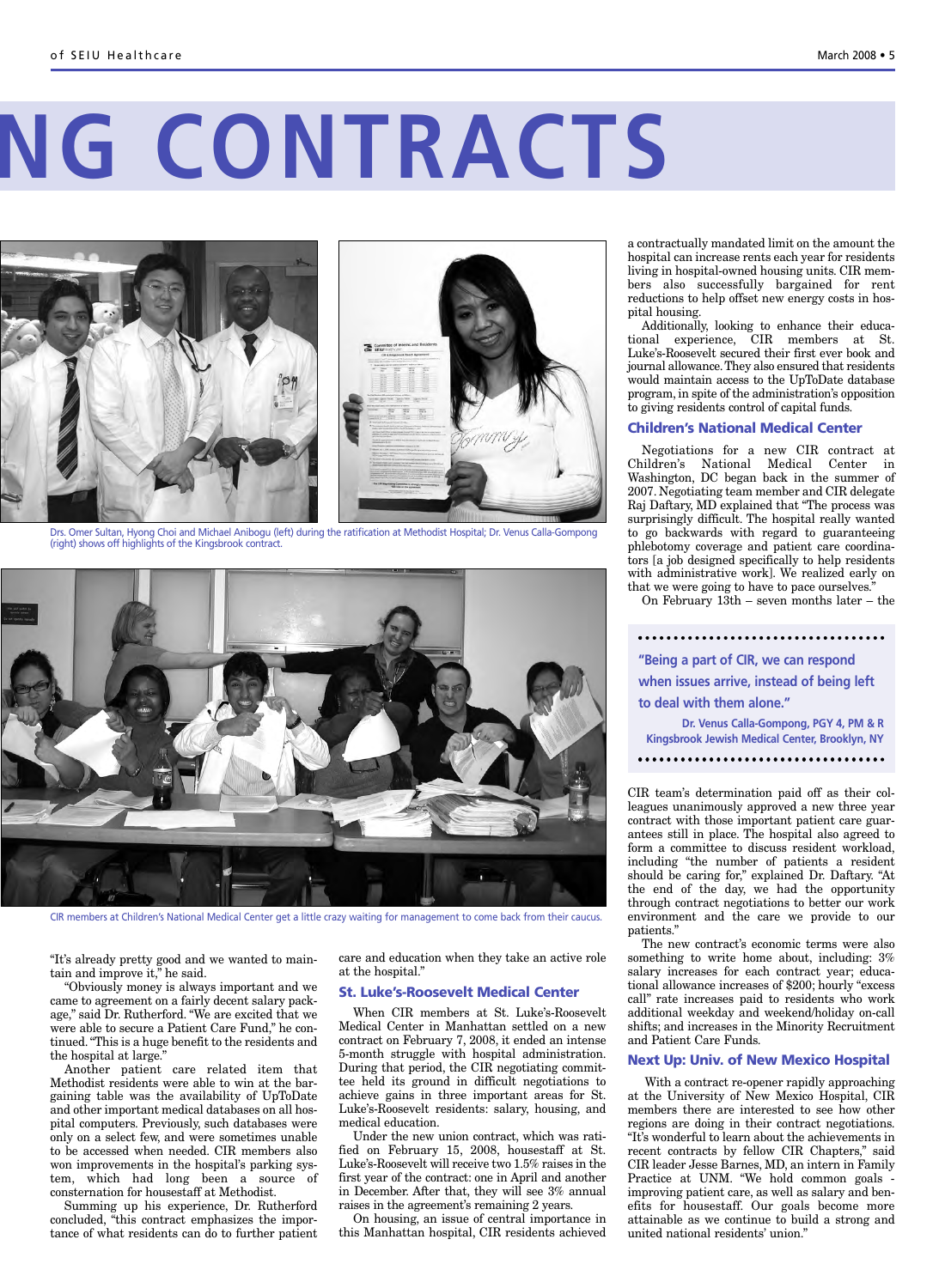# **CIR Post Residency Life Program**

**While residency training**<br>first patient as an attend-<br>ing it does your little to belp your may prepare you for your ing, it does very little to help you manage increased exposure to liability, an increased income, and your contractual relationship with a new employer. In order to better prepare members for this new world, CIR and the CIR Alumni Network hosted its first-ever Post Residency Life workshop on January 26, 2008. One-hundred residents from hospitals throughout New York and New Jersey braved the winter cold to learn about aspects of physician life not taught in residency training – managing finances, asset protection and negotiating that first contract.

"These are topics that are really important, and I wouldn't have known otherwise," said Dr. Karen Morice, CIR NY Vice President and a PMR resident at St. Vincent's Hospital, Manhattan. "The presenters were great, and they stayed to answer our questions," she said. CIR brought together experts in financial planning, estate planning and contract negotiation for an eyeopening four-hour interactive presentation. The enthusiastic response and the high number of interested residents who could not attend due to overcapacity have led to plans by CIR for a repeat program in the spring.

Michael Goodman, a Certified Financial Planner with WealthStream



Dr. Karen Morice said she felt well informed after attending the workshop.

Advisors, discussed financial planning, covering issues ranging from debt management to the importance of disability insurance for physicians.

Daniel Rubin, a lawyer with Moses & Singer LLP, presented information on Estate Planning and Asset Protection, describing how physicians can limit their exposure if they are sued and better protect their family's assets and income. Robert Stulberg, a lawyer with Broach & Stulberg, gave helpful tips on how to negotiate a post-residency employment contract.

Similar programs on a smaller scale have been organized for CIR residents in Boston and Miami. The program was the first event for New York and New Jersey residents, and it was the first event of the newly established CIR Alumni Network. The CIR Alumni Network was launched last year as a way that former CIR members can stay in touch with CIR and colleagues from their resident years, and advocate for important issues such as access to care.

If you are interested in details of the next program in New York, contact your CIR Organizer or Pat Fry at the National Office: (212) 356-8100.

### **Nomination Notice**

Nominations may be made for candidates to serve as Delegates for the Committee of Interns and Residents/SEIU ("CIR") to the International Convention of the Service Employees International Union, which will begin on Monday, June 2, 2008 and which is scheduled to conclude on Wednesday, June 4, 2008, in San Juan, Puerto Rico. CIR will send 7 delegates to the Convention.

Members in good standing prior to the month of nominations are eligible to be nominated as a candidate for Delegate.

In order to be nominated, candidates must submit a written nomination, signed by a CIR member in good standing, at least one written second of the nomination, signed by a CIR member in good standing, and a written acceptance of the nomination. Candidates may not nominate themselves. The nominations, seconds, and acceptances must be on forms made available upon request of the CIR Election Committee, or on exact copies of such forms. The forms will require each member to print and sign their name and state the hospital at which they are employed.

Nominations must be received by 6:00 PM EST on March 27, 2008. Requests for nomination forms and submission of signed nomination forms may be made by mail, personal delivery, fax or email to: Election Committee

Committee of Interns and Residents/SEIU 520 8th Avenue - 12th Floor • New York, NY 10018 Tel. 212-356-8100 • Fax: 212-504-3057 Email: seiuconv@cirseiu.org

## **CIR & Activist Med Student Groups**



CIR supports the work of the activist groups that many of our own leaders belonged to as medical students – both the **Student National Medical Association** (SNMA) and the **American Medical Student Association** (AMSA). Above, left, Dr. Nichele Nivens, CIR NY Vice President, (and former SNMA member) shares information with med students at an SNMA Regional Conference held at Howard University in Washington, DC on December 1, 2007. "It was a pleasure to be able to address questions about the future of medicine," said Dr. Nivens. SNMA's upcoming Annual Medical Education Conference will be held in NYC March 19-23, 2008, and the theme is, "Leadership in Medicine: Science to Service," to support the needs of



underserved communities and underrepresented medical students, and work to increase the number of clinically excellent, culturally competent physicians. Log on to **www.snma.org** for more info.

Above right, CIR Dept. Rep. Orlando Castillo, MD, from Boston Medical  $\stackrel{\cong}{\scriptscriptstyle \in}$ Center, joined AMSA activists at a regional conference hosted on November 10, 2007 in Portland, Maine. He described how a residents' union works, and what it can achieve. AMSA's annual convention will be held in Houston, Texas from March 12-16, 2008 and the theme is "Health Care (R)evolution." Texas from March 12-16, 2008 and the theme is "Health Care (R) evolution."  $\frac{1}{\odot}$ <br>The focus is on today's physician advocacy, and social responsibility. Log on to  $\frac{1}{\odot}$ **www.amsa.org** for more info.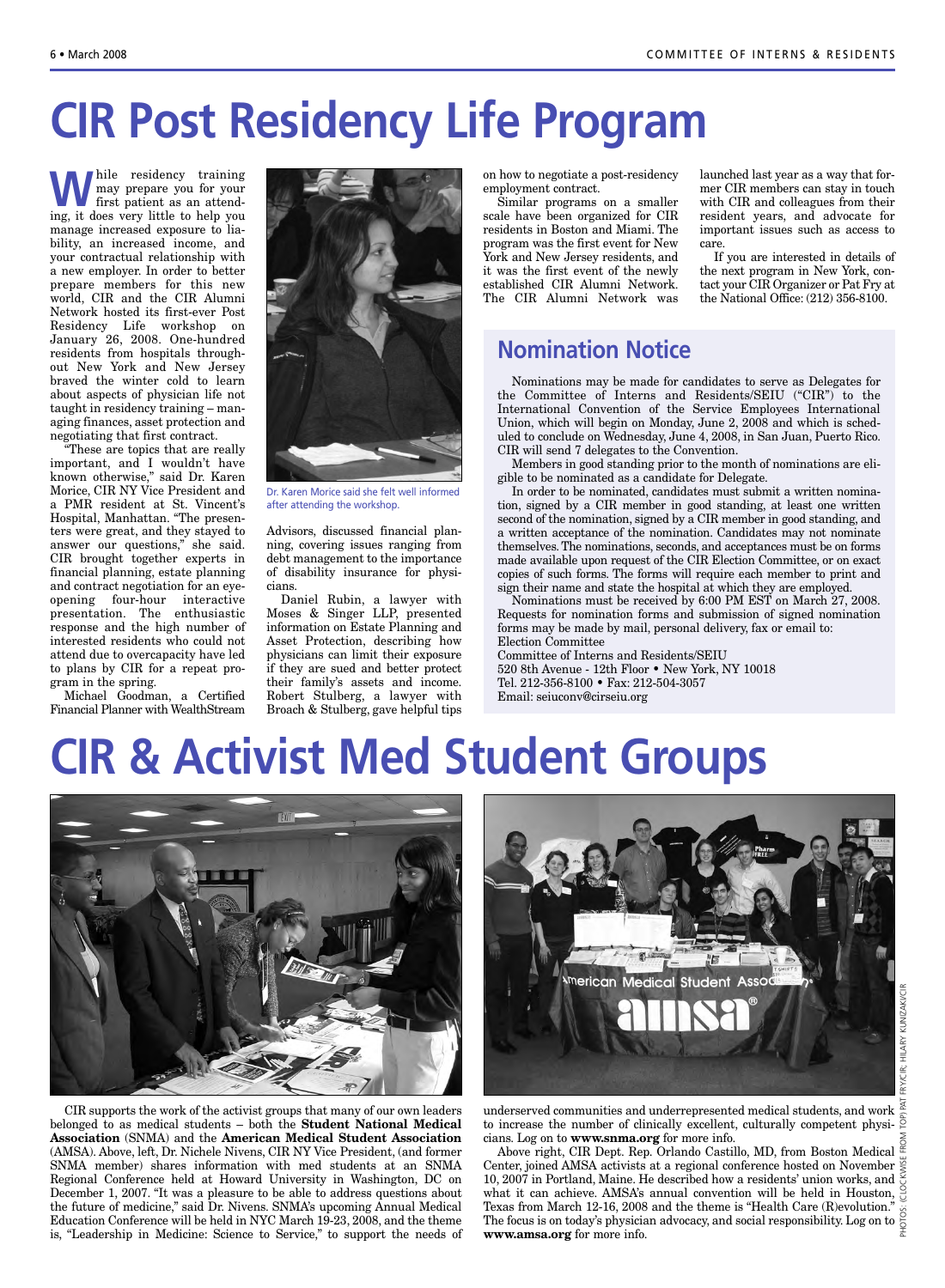# **Revealing Our World** *The New Book, "Intern: A Doctor's Initiation" Tells All*

**D**r. Sandeep Jauhar's powerful new book tells his story – how a young Ph.D.<br>student in physics decides to change course and go into medicine to help<br>people – and what the wrenching intern and residency process did to him<br> student in physics decides to change course and go into medicine to help along the way. Unlike most residents, Dr. Jauhar wrote a column for *The New York Times* during his residency – which resulted in some icy glares from supervisors and colleagues who felt he was sharing secrets with the larger world. That issue and more will undoubtedly come up with his new book, *Intern*, reviewed here by CIR leaders Joel Waring, MD, of Maimonides Hospital in Brooklyn, and Hillary Tompkins, MD, of Boston Medical Center. For reviews, a blog, and more information on the book, see **www.sandeepjauhar.com**



#### **Dr. Joel Waring**

#### **PGY 4, Anesthesiology Maimonides Medical Center Brooklyn, NY**

This book is fast, easy to read, and engaging. It will strike a chord with all of us with knowledge of residency. It paints a much truer picture of resident life than others I have read or viewed, such as *House of God, ER*, or *Gray's Anatomy. Intern* accurately describes the sacrifices we all make

in our daily lives as resident physicians, and highlights how success is still possible, even when we falter down the road of our medical training. This book would well prepare medical students for the trials that await them!

The insights into the family dynamics of a first-generation immigrant family were also interesting and very similar to what I see my friends going through. Despite Dr. Jauhar's relative privilege (there seemed to be no financial constraints involved in his medical training) I think the obstacles that he faced are universal. The key to being a good intern is learning efficiency so that you can leave the hospital, and overcoming fatigue so that you may better serve your patients.

I don't know of a single resident who hasn't had a near-miss or even been part of what may have been a fatal error. Many things are beyond our control, but there is always a case that haunts each doctor from their training; one patient who sticks with them, from whom they have learned to be a better doctor. Dr. Jauhar generously shares all this information with his readers.

The biggest problem we all have is figuring out when and where there is time for compassion in this machinery called a hospital. This is one thing I admired about Dr. Jauhar – he never lost his compassion, and though he learned to be efficient, he never stopped caring.



#### **Dr. Hillary Tompkins**

**PGY 4, Internal Medicine Boston Medical Center Boston, Mass.**

I really liked this book. Dr. Jauhar explains what an intern experiences: the feelings of, "Am I adequate?" "Why am I doing this?" and "Will I make it through?" These themes, and the descriptions of meetings with patients are, I think, experiences that most interns relate

to. Because he always had a little doubt about why he was going into medicine, it made the feelings of struggle and inadequacy even stronger, but nonetheless, it reminded me of patients I saw, and the feelings most of us have as we make our way around this new career and new world of medicine.

It brought back many memories of my own year as an intern. I knew it ould be hard to run a code, so I planned to take a breath, ask any questions I needed to, and take control. I thought it would be hard because I'm a relatively shy person, and not a showboat, but I was able to take control. You have  $\frac{a}{2}$  to overcome shyness to survive an internship.

DR. JAUHAR'S PHOTO: MARYANNERUSSELL.COM *The New York Times*, in its review of the book, said that, "rarely has a more conflicted or unpromising candidate entered the field of medicine, and this mismatch gives *Intern* its offbeat appeal. There are many accounts of PHOTO American medical training, but none related by a narrator quite so wobbly, introspective, crisis prone and fumbling." However, nowadays, I'd say that while many medical students always knew that they wanted to be doctors, the rest of us come from a wide variety of interests and backgrounds. I didn't feel he was more hapless – residency is a learning experience. He may have been  $\approx$  more honest and revealing than most!

#### *Interview with the Author Sandeep Jauhar, MD*

#### **Q: What were your goals in writing this book, for both doctors, and for the public?**

**A:** Internship is a really tumultuous time in a doctor's life – it's a time of firsts, you preside over your first patient death, have your first on-call night – it's a memorable year, and I wanted to record a history of internship for myself, and for future doctors. Med students often think of their attending physicians as infallible; and then internship and residency are a rude awakening, because attendings are not always knowledgeable or up to date.

There's always a risk that lay people will be afraid of going to the hospital, or going to a doctor, but obviously that's not the goal of the book. The goal is to empower patients and lay people to understand how hospitals really work, how doctors really think, and to spur them to advocate for themselves, ask questions and demand more information.

**Q:** *The New York Times* **described you as "an unpromising candidate" for the field of medicine. How did you feel about that characterization?**

**A:** I was taken aback when I read that! Doctors are not a homogeneous group – we're not all Type A personalities – that is, in fact, a shrinking minority. Doctors are like everyone else – we have doubts, ambivalences, second careers, third careers; we're prone to depression, and





increasingly, as a group, interested in living a life outside the hospital. I think the larger point of that review was, look where this guy started from, and look where he ended up. My example will attest to the possibility that you can start off ambivalent, and end up very happily fulfilled in this profession, it can accommodate many different personalities. The great thing about medicine is that nothing is set in stone – you can start in Surgery and switch to Internal Medicine, you can find your path.

**Q: How do you feel about residents' long work hours? Despite the grueling hours, you seem to endorse it in the end as a way of training excellent physicians.**

**A:** That's a complex subject. It's very clear that a professional cannot function on little or no sleep, that's really a no-brainer. I think that the general trend towards getting residents out of the hospital post-call and not requiring them to work a half or a full day post-call is a good thing. But the issue that comes up is the unintended consequences of any reform you put in place. I work with interns who bemoan the fact that they are forced out of the hospital and can't attend to a patient who's crashing, or attend a teaching conference.

With frequent patient handoffs, there will always be a risk that not all the information will be imparted. We must have a standardized, computerized system for hand-offs, as a national goal.

I think in the future, we may ave to create a system that respects individual learning styles, and individual work styles. Some residents can elect to have a longer residency overall with shorter work hours, while others may prefer a more intense residency that they can barrel through. The key is appropriate supervision and a safe training environment for everyone.